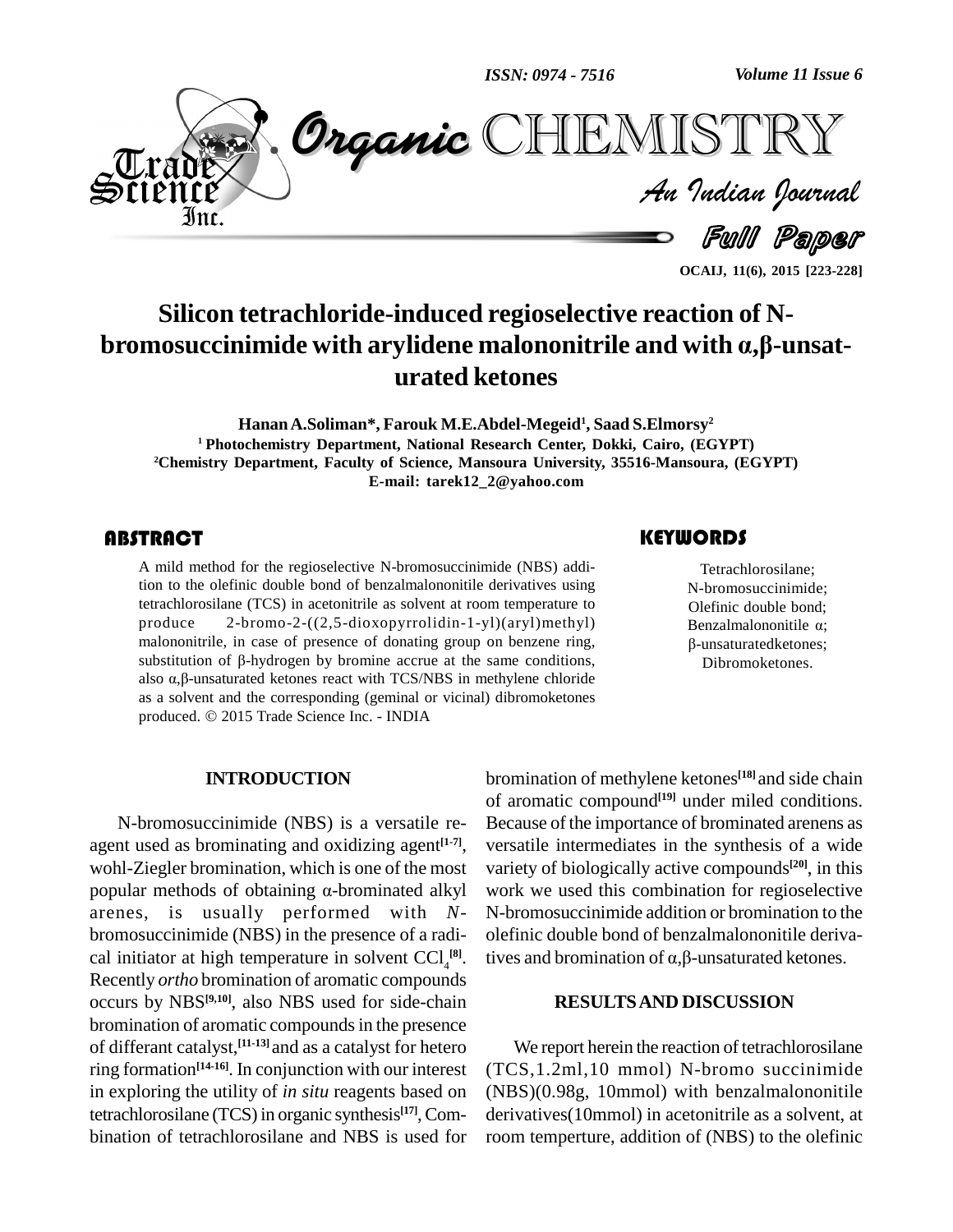Fulli Paper



**Scheme 1 : Reaction of benzalmalononitrile with SiCl4- NBS**

| TABLE 1 |  |
|---------|--|
|---------|--|

| Entry          | <b>Substrate</b> | Time/min | Product        | <b>Yield?</b> | M.P.oc  |
|----------------|------------------|----------|----------------|---------------|---------|
|                | 1a               | 30       | 2a             | 90            | 105-107 |
| $\overline{2}$ | 1 <sub>b</sub>   | 15       | 2 <sub>b</sub> | 94            | 145-147 |
| 3              | 1c               | 10       | 2c             | 94            | 148-150 |
| 4              | 1 <sub>d</sub>   | 15       | 2d             | 89            | 127-129 |
| 5              | 1e               | 20       | 2e             | 93            | 80-82   |
| 6              | 1 <sub>f</sub>   | 20       | 3              | 90            | 201-203 |
| 7              | 1g               | 20       | 4a             | 88            | 149-151 |
| 8              | 1 <sub>h</sub>   | 30       | 4b             | 86            | 96      |
| 9              | 1i               | 30       | 4c             | 85            | 120     |
| 10             |                  | 30       | 4d             | 80            | 179-181 |

double bond of benzalmalono- nitrile derivatives is completed within  $(10 - 30)$  minuts, and the 2-bromo-2-((2,5-dioxopyrrolidin-1-yl)(aryl)methyl) malononitrile are produced in excellent yields as illustrated in scheme 1,and TABLE 1,(entry 1-5).

Presence of strong withdrawing group on ben zene ring of benzalmalono-nitrile (e.g.  $4$ -NO<sub>2</sub>, entry 6) leads to dehydrobromination of the product and 2-((2,5-dioxopyrro- lidin-1-yl)(4-nitrophenyl) methylene)malononitrile (3) produced.

*Andeler spectroscopic analysis, appearance of new malononity and*  $\Gamma$ *Indian* at  $\approx$  178<br>*India*, also, ea<br>*IISTRY*<br>*IISTRY*<br>*Indian hournal* Identification of the products was carried out by Identification of the products was carried out by ton is<br>their spectroscopic analysis, appearance of new malon<br>characteristic IR signals at  $\approx 1780,1710$  cm<sup>-1</sup> for (2 TABLI C=O) for each product, also, each product exhibited new characteristic <sup>1</sup>HNMR singlet for  $(2CH<sub>2</sub>)$  abs C=O) for each product, also, each product exhib-<br>ited new characteristic <sup>1</sup>HNMR singlet for (2CH<sub>2</sub>) absorpt<br>at  $\delta \approx 2.8$ , in addition to the original signals at  $\delta \approx$  well as

5-6, 7-8, for H of CH and protons of aromatic re spectively, <sup>13</sup>CNMR showed new signals at  $\delta \approx 176$ and 28 for  $2(C=O)$  and  $2(CH_2)$ , furthermore, the mass spectra displayed the  $m/z$  peaks refer to the isotopes of bromine for example compound 2a showed *m/z* at 334,332.

For generality we examined the reaction with a vast number of benzalmalononitrile possessing electron donating groups (entry 7-10), at the same con ditions we found that substitution of the olefinic proton is occrue and the 2-(bromo(aryl)methylene) malononitrile (4a-d) were obtained Scheme 1, TABLE 1.

Spectroscopic analysis of product 4 showed no absorption band for carbonyl group in IR spectra,as well as no signal for the proton of olefinic CH

Organic CHEMISTRY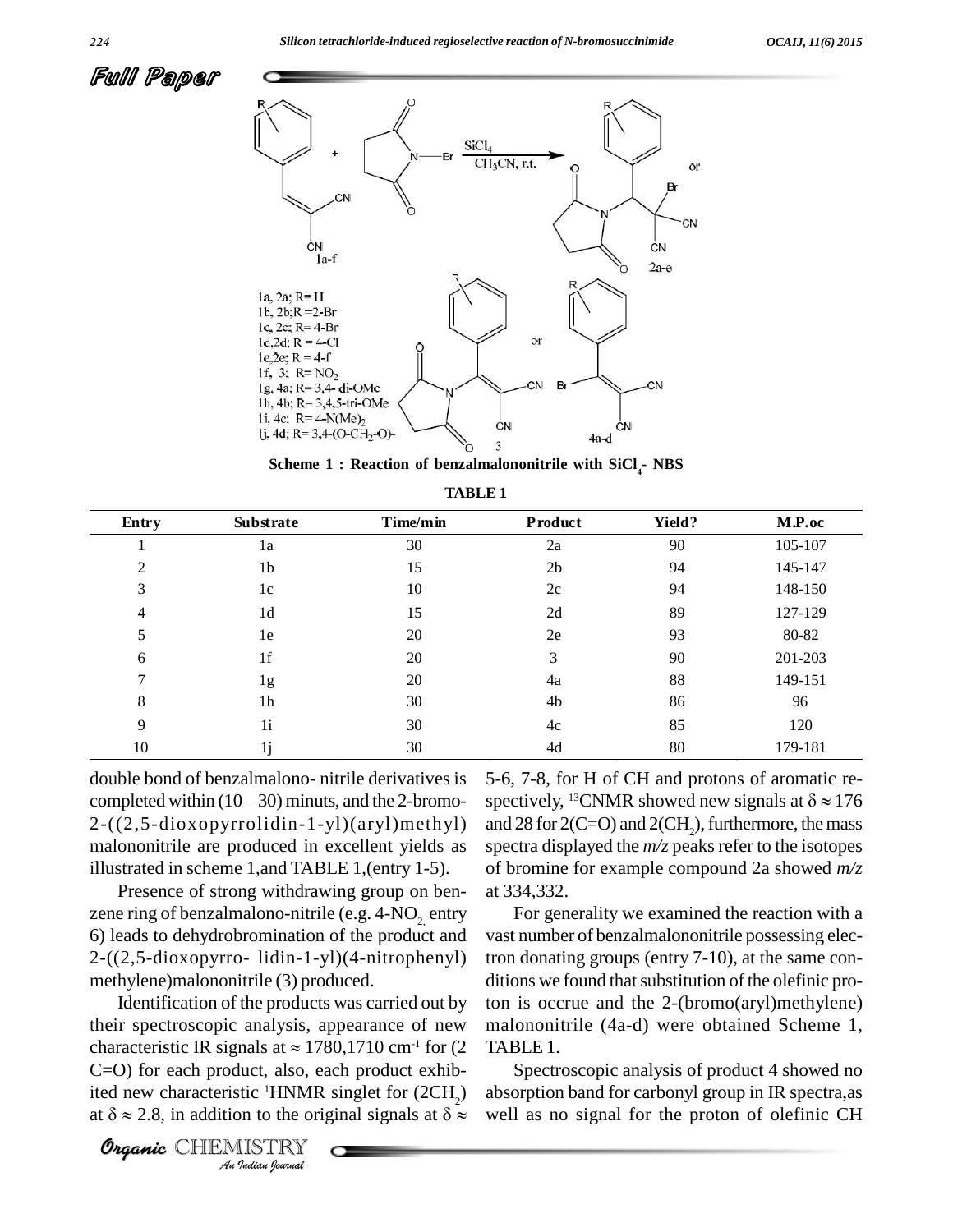

in <sup>1</sup>HNMR, but isotopes of bromine presence in mass spectrum.

A plausible pathway of the reaction is depicted in Scheme 2. It is likely that siloxy imine A and bromonium chloride (which is a source of Br formed, Br+ is added to the olefinic double bond of benzalmalononitrile to produce a bridged brominium ione B. Addetion of A to B leads to the formation of the product 2. In case of more electron rich aro matic ring, Substitution of the proton of olefinic reaction conditions), and in case of absence of  $\alpha$ double bond accrue, and the aromatic ring not affected as reverse of reported **[21]**.

The reaction of benzalacetophenone derivatives  $(5a-c)$  with TCS-NBS reagent inCH<sub>2</sub>Cl<sub>2</sub> as asolvent at ambient temperature produced 2,2-dibromo-1,3 diphenylpropan-1-one derivatives (6a-c) in very tion in the IR spectra at  $v = 1686-1710$ cm<sup>-1</sup> which good yields as illustrated in scheme 3,and TABLE 2, (entry 1-3).

through applying the reaction to various mono and bis chalcones, ex. 2-benzal-1-tetralone(7a-c) give ing to through applying the reaction to various mono and ses<br>bis chalcones, ex. 2-benzal-1-tetralone(7a-c) give ing<br>the corresponding  $\alpha$ , $\beta$ -vicinal dibromoketone (8a-of b c), scheme 4, TABLE 2(entry4-6).

Also, on treating of 2,6-dibenzalcyclohexanone and 2,5-dibenzalcyclopentanone with TCS-NBS re agent, 6-benzylidene-2-bromo-2-(bromo(phenyl) methyl)cyclohexanone and 5-benzylidene-2-bromo2-(bromo(phenyl)methyl)cyclopentanone produced respectively,scheme 5, TABLE 2 (entry7-10)

bicted We found that TCS-NBS reagent exercising an A and unique regioselectivity at the olefinic double bond  $+$ ) are bromination of α,β-unsaturated ketones, in case of The generality of the reagent was examined singlet for CH, at  $\delta = 5.55$ . Furthermore mass analy-We found that TCS-NBS reagent exercising an unique regioselectivity at the olefinic double bond unique regioselectivity at the olefinic double bond<br>bromination of  $\alpha$ , $\beta$ -unsaturated ketones, in case of<br>presence of  $\alpha$ -hydrogen, 2,2-dibromoketone produced (because of elimination of HBr from 2,3 presence of  $\alpha$ -hydrogen, 2,2-dibromoketone proproduced and then addition of HBr again under the dibromoketone and  $\alpha$ -bromo $\alpha$ ,  $\beta$ -unsaturated ketone hydrogen 2,3-dibromoketone produced. The structure of the products was assigned based on their spectral analyses as well as by matching their melting points with reported literature<sup>[22,23]</sup>. For example all compounds showed carbonyl stretching absorption in the IR spectra at  $v = 1686-1710 \text{cm}^{-1}$  which all compounds showed carbonyl stretching absorpindicate the saturation of double bond. The <sup>1</sup>HNMR spectra of products 6a-c revealed the presence of ses of all compounds displayed peaks corresponding to the molecular ions and showed the isotopes of bromine.

> In conclusion, we have presented herein a new convenient route to the synthesis of 2-bromo-2-((2,5 dioxopyrrolidin-1-yl)(phenyl)methyl)malononitrile and  $2$ -(bromo(aryl) methylene)malononitrile with the cheap and readily available

> > *Organi*c CHEMISTRY



 *Indian Journal* **Scheme 2 : A plausible mechanism for the reaction of TCS-NBS with benzalmalononitrile**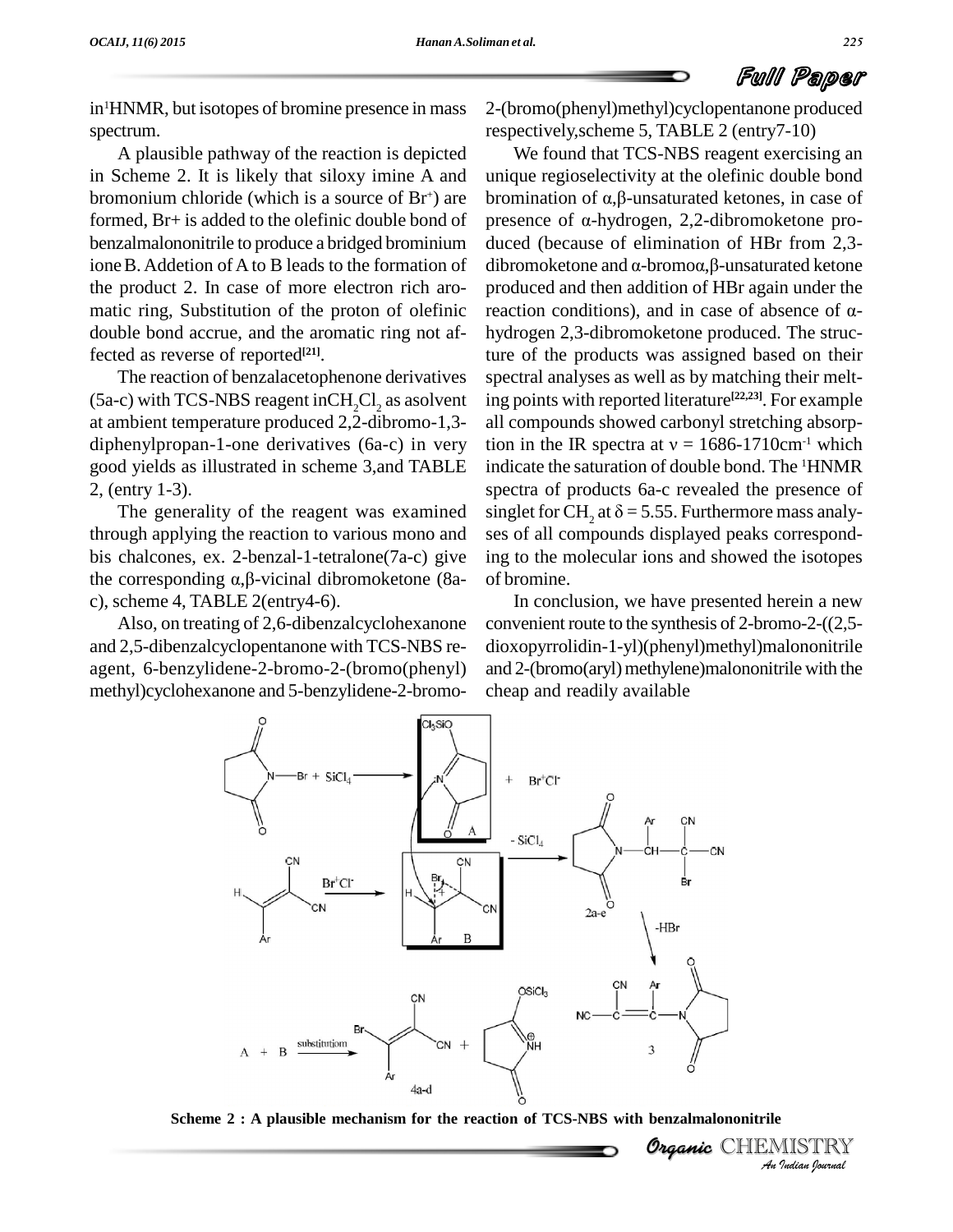



**Scheme 3 : Reaction of benzalacetophenone with SiCl4- NBS**





**Scheme 5 : Reaction of bis chalcones with SiCl4- NBS**

Tetrachlorosilane/N-bromosuccinimide reagent in acetonitrile, application of this reagent to  $\alpha$ ,  $\beta$ -unsaturated ketones in methylenechloride leads to for- spe mation of geminal dibromoketones - in presence of Anaturated ketones in methylenechloride leads to for-<br>
and formation of geminal dibromoketones - in presence of<br>  $\frac{1}{2}$  to  $\frac{1}{2}$  to  $\frac{1}{2}$  or  $\frac{1}{2}$  or  $\frac{1}{2}$  or  $\frac{1}{2}$  or  $\frac{1}{2}$  or  $\frac{1}{2}$  or  $\frac{1$ mation of geminal dibromoketones - in presence of  $\alpha$ -hydrogen – and formation of vicinal pol<br>dibromoketones – in abcence of  $\alpha$ -hydrogen. How- (ES ever, the good yields can be obtained, great operational simplicity at ambient temperature, applica bility of this protocol for various substrates, high yields, short reaction times, and easy work-up are some advantages of this approach.. Exploring this protocol for preparation of biologically important pyrrolidinone derivatives is on-going project in our laboratory

## **EXPERIMENTAL**

#### **General**

melting point M 565 apparatus and are uncorrected.<br>
The IR spectra were recorded with Mattson FTIR<br>
spectrometer 5000. Absorption maxima were mea-<br>
sured in cm<sup>1</sup>. The NMR spectra were recorded with<br> **Organic** CHIEMISTRY The IR spectra were recorded with Mattson FTIR spectrometer 5000. Absorption maxima were mea sured in cm<sup>1</sup>. The NMR spectra were recorded with with  $\alpha$ 

Organic CHEMISTRY

Bruker 300 MHz spectrometer instrument in CDCl<sub>3</sub>. The chemical shifts  $(\delta)$  were measured in ppm. Mass spectra were recorded on a Agilent LC-MS spectrometer (pump quarter nary 1200 Series, quadru pole MSD 6110). LC column into multimode (ESI+APCI) ion source of MSD. Column chromatography was performed on silica gel (100-200 or 200-300 mesh) using petroleum ether and ethyl ac etate as eluent. Thin layer chromatography (TLC) was performed on Merck silica gel GF254 plates and visualized by UV-light (254 nm). Tetrachlorosilane was used as obtained from com mercial sources and used without further purification.

# **General procedure for the reaction of benzal malononitrile derivatives with SiCl4- NBS**

Melting points were determined using a Buchi  $\frac{m}{m}$ , SiCl<sub>4</sub> (1.2ml, 10 mmol) was added and the re-To a mixture of benzalmalononitrile derivative  $(5 \text{ mmol})$  and NBS  $(.98g,10\text{ mmol})$  in CH<sub>2</sub>CN  $(20 \text{ mmol})$ action mixture was stirred at room temperature. On completion (the reaction was monitored by TLC), the mixture was quenched with cold water, extracted with  $\text{CH}_{2}\text{Cl}_{2}$ , dried over anhydrous MgSO4 and the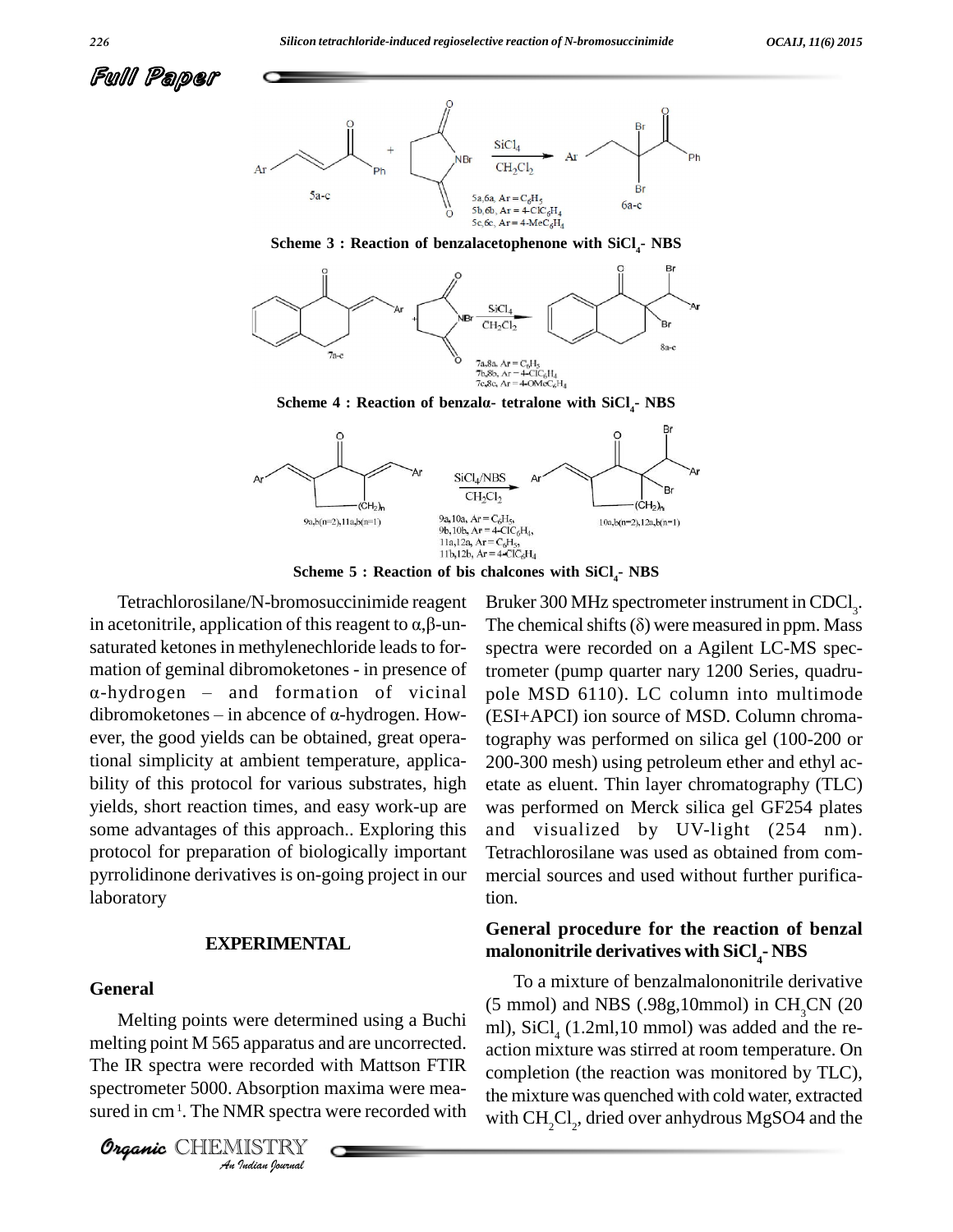|       |                                                                                                    |          |                 |        |         | Full Paper         |  |  |  |
|-------|----------------------------------------------------------------------------------------------------|----------|-----------------|--------|---------|--------------------|--|--|--|
|       | TABLE 2 : Reaction $\alpha$ , $\beta$ -unsaturated ketones with SiCl <sub>4</sub> -NBS combination |          |                 |        |         |                    |  |  |  |
| Entry | <b>Substrate</b>                                                                                   | Time/min | Product         | Yield? | M.P.oc  | Lit Mp oc.         |  |  |  |
|       | 5a                                                                                                 | 20       | 6a              | 85     | 123-125 |                    |  |  |  |
| 2     | 5b                                                                                                 | 15       | 6b              | 80     | 150-152 |                    |  |  |  |
| 3     | 5c                                                                                                 | 20       | 6c              | 95     | 160-161 |                    |  |  |  |
| 4     | 7a                                                                                                 | 15       | 8a              | 85     | 149-150 | $149-150^{[22]}$   |  |  |  |
| 5     | 7b                                                                                                 | 20       | 8b              | 85     | 158-160 |                    |  |  |  |
| 6     | 7c                                                                                                 | 20       | 8c              | 91     | 164-166 |                    |  |  |  |
| 7     | 9a                                                                                                 | 30       | 10a             | 90     | 125-126 | $122 - 124^{[23]}$ |  |  |  |
| 8     | 9 <sub>b</sub>                                                                                     | 35       | 10 <sub>b</sub> | 95     | 129-130 | $128 - 130^{[23]}$ |  |  |  |
| 9     | 11a                                                                                                | 35       | 12a             | 94     | 99-101  |                    |  |  |  |
| 10    | 11 <sub>b</sub>                                                                                    | 35       | 12 <sub>b</sub> | 95     | 180-182 |                    |  |  |  |

**TABLE** 2 : Reaction  $\alpha$ , $\beta$ -unsaturatedketones with  $\text{SiCl}_4$ -NBS combination

solvent was vaporized under vacuum and the resi due was chromatographed using the eluent system petroleum ether-ethyl acetate(6:1) to give pure 2a-f, 3, and (10:1) for 4a-d.

Spectral data of some examples are listed below:

 $2-bromo-2-((2, 5-diagonal)$ yl)(phenyl)methyl)malononitrile(2a):IR (KBr):  $v =$ 2944 (CH), 1777,1710 (2C=O), 1388, 1354, so 779,714, 645 cm<sup>-1</sup>. <sup>1</sup>HNMR (300MHz, CDCl<sub>3</sub>):  $\delta$  due was<br>=7.78-7.70(m, 2H, Ar-H) 7.50-7.39(m,3H, Ar-H), petroleu<br>5.75(s, 1H, CH), 2.87(s, 4H, 2CH<sub>2</sub>). <sup>13</sup>CNMR  $\delta =$  uct. yl)(phenyl)methyl)malononitrile(2a):IR (KBr):  $v =$  with C<br>2944 (CH), 1777,1710 (2C=O), 1388, 1354, solver<br>779,714, 645 cm<sup>-1</sup>. <sup>1</sup>HNMR (300MHz, CDCl<sub>3</sub>):  $\delta$  due w<br>=7.78-7.70(m, 2H, Ar-H) 7.50-7.39(m,3H, Ar-H), petrole 176.30(2C=O), 131.34, 130.87, 130.33, 129.68(Ar-<br>C), 111.62, 111.35 (2CN), 62.94(CH), 28.39(2CH<sub>2</sub>), low<br>27.85(C). MS(*m/z*,%) = 334, 332(M<sup>+</sup>,3.62, 3.65), 27.85(C). MS $(m/z, \% ) = 334, 332(M^+, 3.62, 3.65),$  $253(M^{\text{+}}-Br)$ ,  $225(M^{\text{+}}-Br\text{-CN})$ ,  $188$  $(C_{11}H_{10}NO_2, 100)$ , 106(PhCH<sub>2</sub>NH<sub>2</sub>, 38.12).

 $(C_{11}H_{10}NO_2, 100)$ , 106(PhCH<sub>2</sub>NH<sub>2</sub>, 38.12). (C=O),<br>
2-((2,5-dioxopyrro-lidin-1-yl)(4-nitrophenyl) CDCl<sub>3</sub>):<br>
methylene)malononitrile (3): IR (KBr):  $v=Ar-H$ ). 2948,2926 (CH), 2242(CN), 1730 (2C=O), 1606, 1524,1350 cm<sup>-1</sup>. <sup>1</sup>HNMR (300MHz, CDCl<sub>3</sub>):  $\delta$ methylene)malononitrile (3): IR (KBr):  $v =$  Ar-H)<br>2948,2926 (CH), 2242(CN), 1730 (2C=O), 1606, Ar-H)<br>1524,1350 cm<sup>-1</sup>. <sup>1</sup>HNMR (300MHz, CDCl<sub>3</sub>):  $\delta$   $\delta = 18$ <br>=8.40-8.36 (d, 2H, Ar-H) 7.78-7.74(d,3H, Ar-H), C), 78 1524,1350 cm<sup>-1</sup>. <sup>1</sup>HNMR (300MHz, CDCl<sub>3</sub>):  $\delta$   $\delta = 187$ <br>=8.40-8.36 (d, 2H, Ar-H) 7.78-7.74(d,3H, Ar-H), C), 78<br>3.05(s, 4H, 2CH<sub>2</sub>). MS( $m/z$ ,%) = 296(M<sup>+</sup>,15.72).  $z$ ,%) =<br>2-(bromo(3,4-di-methoxyphenyl)methylene) 2-b<br>m

2-(bromo(3,4-di-methoxyphenyl)methylene) (CN), 1596, 1568 1392, 1332, 1016, 865 cm<sup>-1</sup>. malononitrile (4a): IR (KBr):  $v = 2955$  (CH), 2222 3,4-dihydronaphthalen-1(2H)-one(8c): IR (KBr):  $v$  (CN), 1596, 1568 1392, 1332, 1016, 865 cm<sup>-1</sup>. = 3034,2835(CH,CH<sub>2</sub>), 1695 (C=O), 1598 cm<sup>-1</sup>.<br><sup>1</sup>HNMR (300MHz, CDCl<sub>3</sub> 7.8(d,1H, Ar-H),7.15(s,1H, Ar-H) 4.00(s, 3H, <sup>1</sup>HNMR (300MHz, CDCl<sub>3</sub>):  $\delta$  =8.1(d, 1H, Ar-H)<br>7.8(d, 1H, Ar-H), 7.15(s, 1H, Ar-H) 4.00(s, 3H, OMe), 3.95(s, 3H, OMe). MS( $m/z$ , %) = 294, 292(M<sup>+</sup> ,100, 84.36), 214(M<sup>+</sup>-Br, 9.73), 188(M<sup>+</sup>-Br- CN,1.22).

**General procedure for the reaction of ·,'-unsat-**

## **urated ketones derivatives with SiCl4- NBS**

To a mixture of  $\alpha$ ,  $\beta$ -unsaturated ketones derivative (5 mmol) and NBS (.98g,10mmol) in CH<sub>2</sub>Cl<sub>2</sub>  $(15 \text{ ml})$ , SiCl<sub>4</sub>  $(1.2 \text{ ml},10 \text{ mmol})$  was added and the reaction mixture was stirred at room temperature. On completion (the reaction was monitored byTLC), the mixture was quenched with cold water, extracted with CH<sub>2</sub>Cl, dried over anhydrous MgSO4 and the solvent was vaporized under vacuum and the resi due was chromatographed using the eluent system petroleum ether-ethyl acetate $(4:1)$  to give pure prod-

uct.<br>Spectral data of some examples are listed below:

2-((2,5-dioxopyrro-lidin-1-yl)(4-nitrophenyl) CDCl<sub>2</sub>):  $\delta$ =8.10-8.05(d, 2H, Ar-H) 7.70-7.60(m, 1H, 2,2-dibromo-1-phenyl-3-p-tolylpropan-1-one low:<br>2,2-dibromo-1-phenyl-3-p-tolylpropan-1-one<br>(6c): IR (KBr):  $v = 3028,2996$  (CH,CH<sub>2</sub>), 1685 (C=O), 1594, 779,714, 645 cm-1 . <sup>1</sup>HNMR(300MHz, (6c): IR (KBr):  $v = 3028,2996$  (CH,CH<sub>2</sub>), 1685<br>(C=O), 1594, 779,714, 645 cm<sup>-1</sup>. <sup>1</sup>HNMR (300MHz,<br>CDCl<sub>3</sub>):  $\delta$  =8.10-8.05(d, 2H, Ar-H) 7.70-7.60(m, 1H,<br>Ar-H), 7.55-7.45(t, 2H, Ar-H), 7.25-7.20 (d, 2H, Ar-H), 5.55(s, 2H, CH<sub>2</sub>), 2.35(s, 3H, CH<sub>2</sub>). <sup>13</sup>CNMR Ar-H), 7.55-7.45(t, 2H, Ar-H), 7.25-7.20 (d, 2H,  $\delta$  = 187.30(C=O), 136.34, 13.87, 133.33, 128.68(Ar-<br>C), 78.94(CBr<sub>2</sub>), 45.39(CH<sub>2</sub>), 21.85(CH<sub>3</sub>). MS(*m*/<br>z,%) = C), 78.94(CBr<sub>2</sub>), 45.39(CH<sub>2</sub>), 21.85(CH<sub>3</sub>). MS(*m*/

**Br**), 3.85(s, 3H, O *Indian Indian Indian Indian Journal Indian Indian Indian Indian Indian Indian Indian Indian Indian Indian Indian bouwal Alternation Letter <i>Alternation Indian bouwal Alternation <i>Alte*  $= 3034,2835 \text{(CH,CH}_2), 1695 \text{ (C=O)}, 1598 \text{ cm}^{-1}.$ 2-bromo-2-(bromo(4-methoxyphenyl)methyl)-  $(z, %) =$ <br>2-bromo-2-(bromo(4-methoxyphenyl)methyl)-<br>3,4-dihydronaphthalen-1(2H)-one(8c): IR (KBr): v 3,4-dihydronaphthalen-1(2H)-one(8c): IR (KBr): ν<br>= 3034,2835(CH,CH<sub>2</sub>), 1695 (C=O), 1598 cm<sup>-1</sup>.<br><sup>1</sup>HNMR (300MHz, CDCl<sub>3</sub>): δ =8.29-8.19(d, 2H, Ar-<br>H) 7.60-7.28(m,5H, Ar-H), 6.98-6.88 (d, 2H, Ar- $263(M^+ - 2Br)$ .

6-benzylidene-2-bromo-2-(bromo(phenyl)

Organic CHEMISTRY